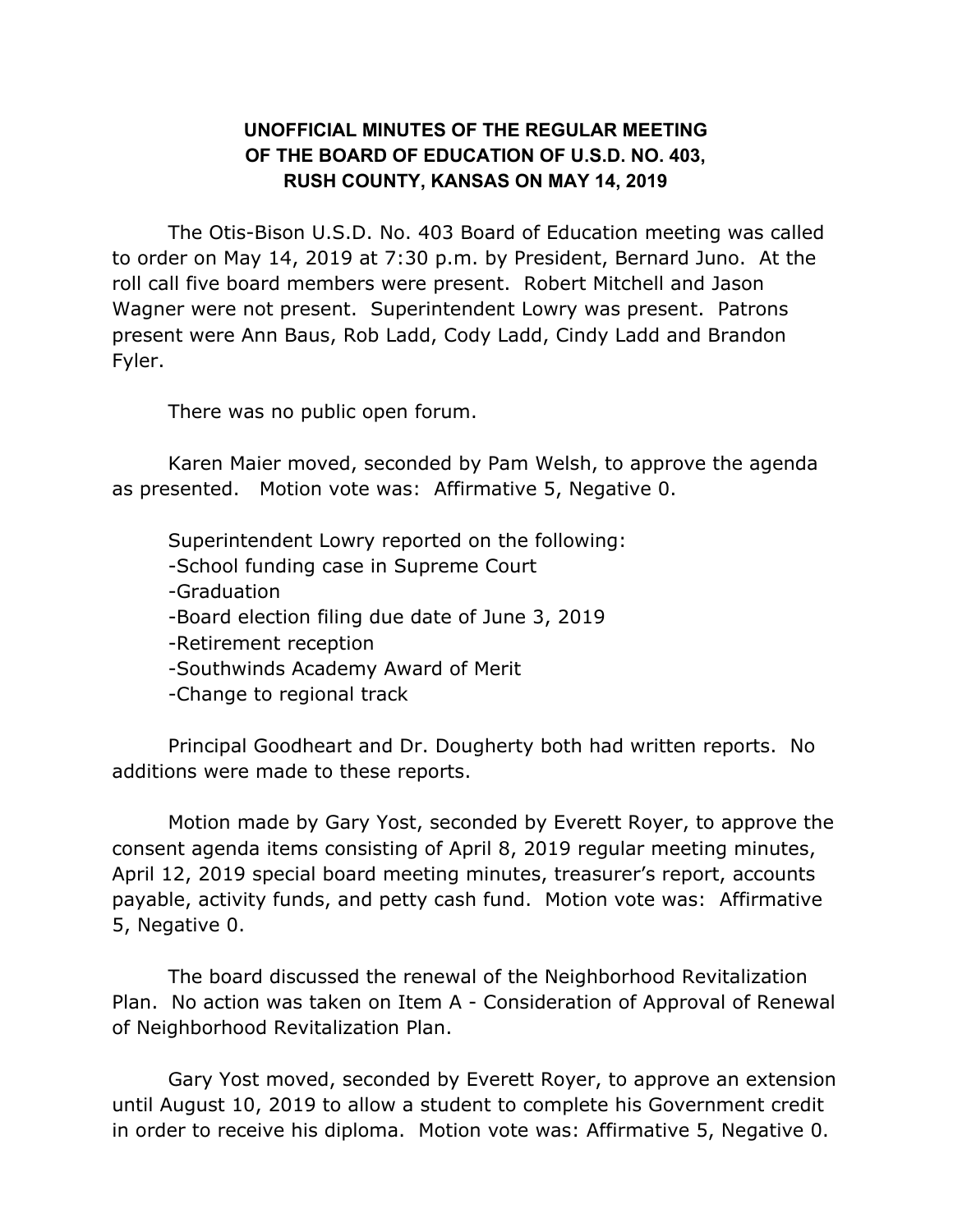Cody Ladd left the meeting at 7:42 p.m.

Mr. Ladd asked to speak to the board. President Juno agreed to let him speak.

Mr. and Mrs. Ladd left the meeting at 7:48 p.m.

The board discussed Preschool/Daycare. Brandon Fyler asked to address the board with questions concerning the Preschool/Daycare. President Juno agreed to let Mr. Fyler speak.

Gary Yost moved, seconded by Pam Welsh, to give the Superintendent authority to develop a daycare for use by our preschool students. Motion vote was: Affirmative 5, Negative 0.

Brandon Fyler left the meeting at 8:06 p.m.

Ann Baus discussed the Kansas State Seal of Biliteracy program with the board.

Karen Maier moved, seconded by Everett Royer, to offer the State Seal of Biliteracy to students at USD 403. Motion vote was: Affirmative 5, Negative 0.

Mrs. Baus left the meeting at 8:11 p.m.

Motion made by Everett Royer, seconded by Karen Maier, to approve the 2019-2020 school fees as presented, with the exclusion of preschool fees. Motion vote was: Affirmative 5, Negative 0.

Motion made by Pam Welsh, seconded by Everett Royer, to approve the Audit Engagement Letter with Gudenkauf & Malone, Inc. for the 2018-2019 audit. Motion vote as: Affirmative 5, Negative 0.

Karen Maier moved, seconded by Gary Yost, to approve selling the chromebooks to the seniors for \$75.00. Motion vote was: Affirmative 5, Negative 0.

The board discussed the future of senior trips. No action was taken on Item H - Consideration of Approval of Senior Trips.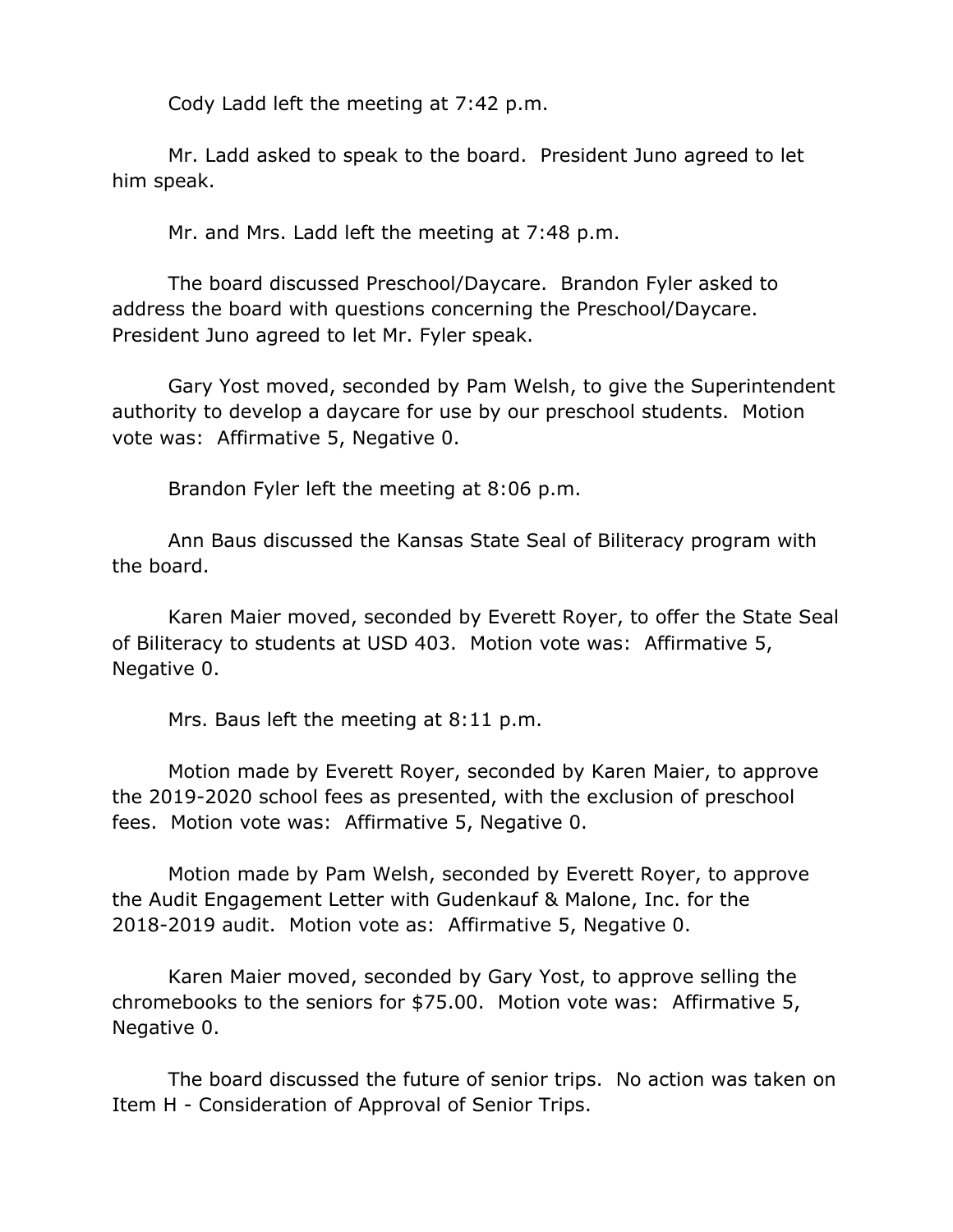Superintendent Lowry discussed the Adult High School Education program with the board.

No action was taken on Item I - Consideration of Approval of Adult High School Education Fund.

Motion made by Karen Maier, seconded by Pam Welsh, to approve to request a cooperative agreement with LaCrosse for Junior High football. Motion vote was: Affirmative 5, Negative 0.

Bernard Juno moved, seconded by Everett Royer, to go into executive session for fifteen (15) minutes with the board and Superintendent Lowry to discuss Classified and Certified staff resignations, Classified and Certified Staff contracts and Supplemental contracts, pursuant to the non-elected personnel exception under the KOMA and that we return to open session in the boardroom at 9:06 p.m. Motion vote was: Affirmative 5, Negative 0.

The meeting was resumed at 9:06 p.m.

Bernard Juno moved, seconded by Everett Royer, to go into executive session for five (5) minutes with the board and Superintendent Lowry to discuss Classified and Certified staff resignations, Classified and Certified Staff contracts and Supplemental contracts, pursuant to the non-elected personnel exception under the KOMA and that we return to open session in the boardroom at 9:12 p.m. Motion vote was: Affirmative 5, Negative 0.

The meeting was resumed at 9:12 p.m.

Gary Yost moved, seconded by Everett Royer, to accept the resignation of John Besperat as bus driver at the end of the 2018-2019 school year. Motion vote was: Affirmative 5, Negative 0.

Motion made by Everett Royer, seconded by Pam Welsh to accept the resignation from Daniel Zarzutzki. Motion vote was: Affirmative 5, Negative 0.

Motion made by Karen Maier, seconded by Pam Welsh, to approve the classified contracts as presented. Motion vote was: Affirmative 5, Negative 0.

Gary Yost moved, seconded by Karen Maier, to approve the certified contracts as presented. Motion vote was: Affirmative 5, Negative 0.